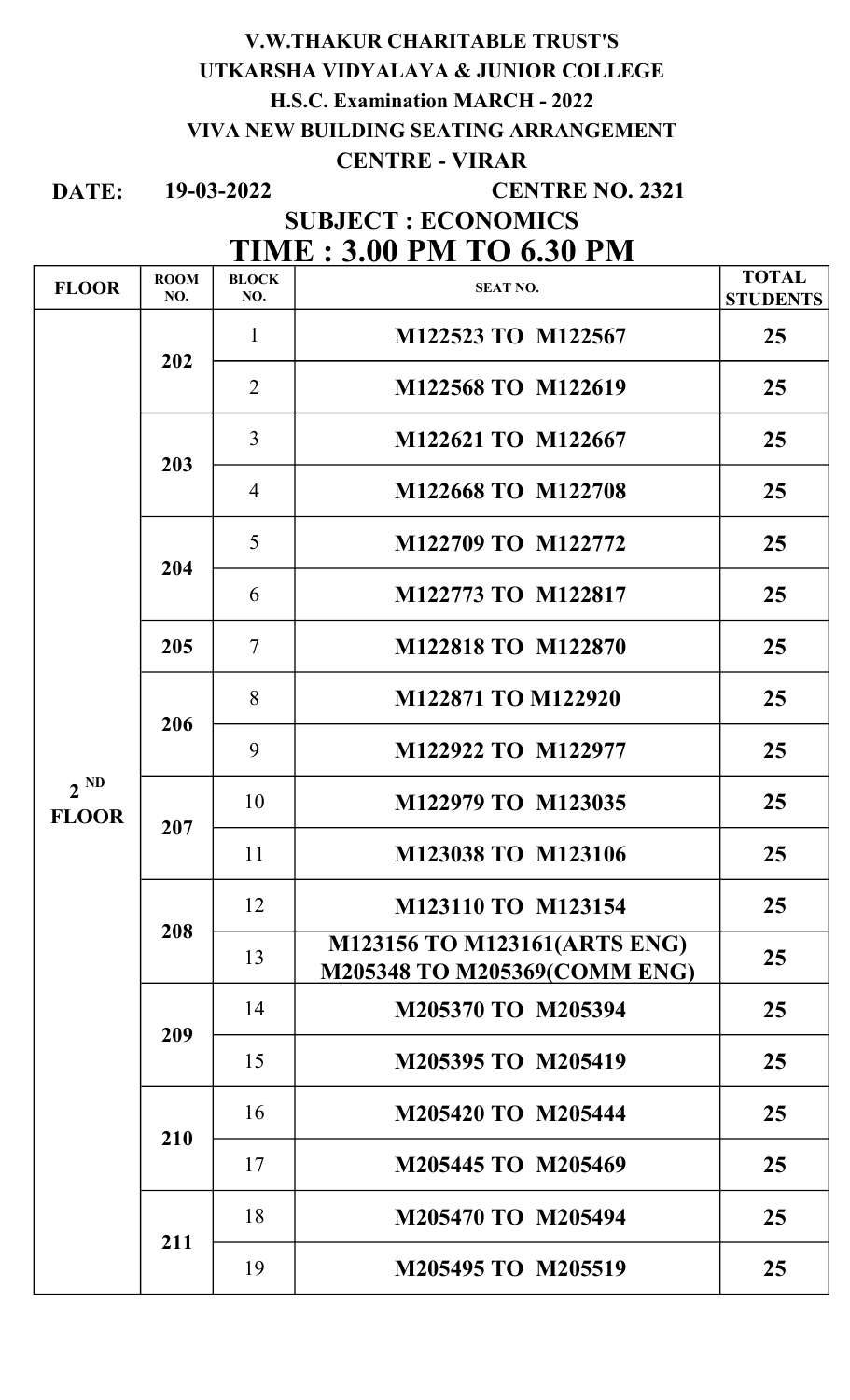# V.W.THAKUR CHARITABLE TRUST'S UTKARSHA VIDYALAYA & JUNIOR COLLEGE H.S.C. Examination MARCH - 2022 VIVA NEW BUILDING SEATING ARRANGEMENT CENTRE - VIRAR

DATE:

#### 19-03-2022 TIME : 3.00 PM TO 6.30 PM CENTRE NO. 2321 SUBJECT : ECONOMICS

| <b>FLOOR</b>    | <b>ROOM</b>   | <b>BLOCK NO.</b> | <b>SEAT NO.</b>    | <b>TOTAL</b>    |
|-----------------|---------------|------------------|--------------------|-----------------|
|                 | NO.           |                  |                    | <b>STUDENTS</b> |
|                 | 302           | 20               | M205520 TO M205544 | 25              |
|                 |               | 21               | M205545 TO M205569 | 25              |
|                 | 303           | 22               | M205570 TO M205594 | 25              |
|                 |               | 23               | M205595 TO M205619 | 25              |
|                 | 304           | 24               | M205620 TO M205644 | 25              |
|                 |               | 25               | M205645 TO M205669 | 25              |
|                 | 305           | 26               | M205670 TO M205694 | 25              |
|                 | 306           | 27               | M205695 TO M205719 | 25              |
|                 |               | 28               | M205720 TO M205744 | 25              |
|                 |               | 29               | M205745 TO M205769 | 25              |
|                 | 308           | 30               | M205770 TO M205794 | 25              |
|                 |               | 31               | M205795 TO M205819 | 25              |
|                 | 309           | 32               | M205820 TO M205844 | 25              |
|                 | 310           | 33               | M205845 TO M205869 | 25              |
| 3 <sup>RD</sup> |               | 34               | M205870 TO M205894 | 25              |
| <b>FLOOR</b>    | 311           | 35               | M205895 TO M205919 | 25              |
|                 |               | 36               | M205920 TO M205944 | 25              |
|                 | 312           | 37               | M205945 TO M205969 | 25              |
|                 | 313           | 38               | M205970 TO M205994 | 25              |
|                 |               | 39               | M205995 TO M206019 | 25              |
|                 | 314           | 40               | M206020 TO M206044 | 25              |
|                 |               | 41               | M206045 TO M206069 | 25              |
|                 | 315           | 42               | M206070 TO M206094 | 25              |
|                 | B/316         | 43               | M206095 TO M206119 | 25              |
|                 |               | 44               | M206120 TO M206144 | 25              |
|                 | B/317         | 45               | M206145 TO M206169 | 25              |
|                 | B/318         | 46               | M206170 TO M206194 | 25              |
|                 |               | 47               | M206195 TO M206219 | 25              |
|                 | <b>B</b> /319 | 48               | M206220 TO M206244 | 25              |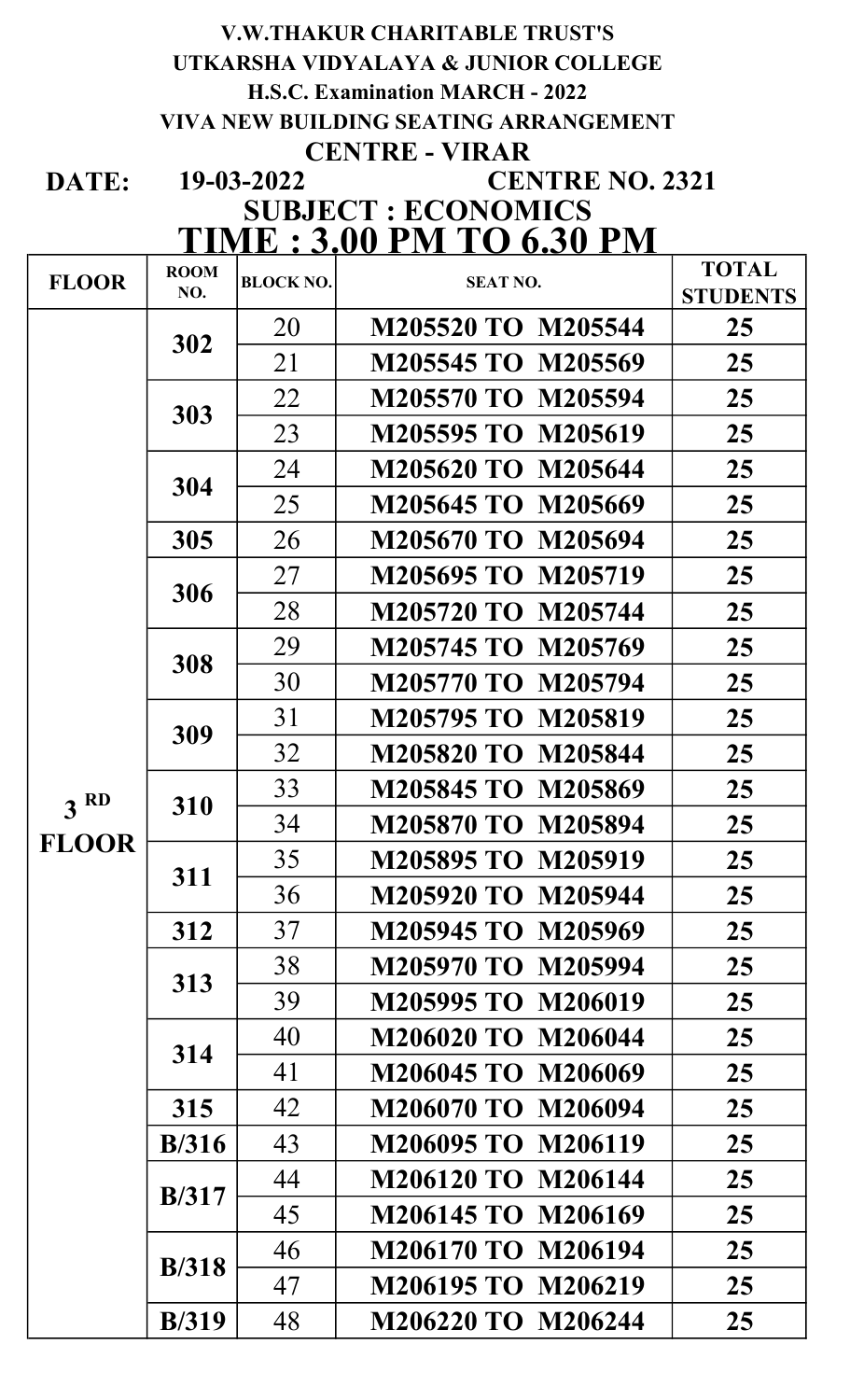#### V.W.THAKUR CHARITABLE TRUST'S UTKARSHA VIDYALAYA & JUNIOR COLLEGE H.S.C. Examination MARCH - 2022 VIVA NEW BUILDING SEATING ARRANGEMENT CENTRE - VIRAR

DATE:

#### SUBJECT : ECONOMICS TIME : 3.00 PM TO 6.30 PM CENTRE NO. 2321 19-03-2022

| <b>FLOOR</b>      | ROOM NO. | <b>BLOCK NO.</b> | <b>SEAT NO.</b>              | <b>TOTAL STUDENTS</b> |
|-------------------|----------|------------------|------------------------------|-----------------------|
|                   | 403      | 49               | M206245 TO M206269           | 25                    |
|                   |          | 50               | M206294<br><b>M206270 TO</b> | 25                    |
|                   | 404      | 51               | <b>M206295 TO</b><br>M206319 | 25 <sub>1</sub>       |
|                   |          | 52               | <b>M206320 TO</b><br>M206344 | 25 <sub>1</sub>       |
|                   | 406      | 53               | <b>M206345 TO</b><br>M206369 | 25 <sub>1</sub>       |
|                   |          | 54               | <b>M206370 TO</b><br>M206394 | 25 <sub>1</sub>       |
|                   | 407      | 55               | <b>M206395 TO</b><br>M206419 | 25                    |
|                   |          | 56               | <b>M206420 TO</b><br>M206444 | 25 <sub>1</sub>       |
|                   | 408      | 57               | <b>M206445 TO</b><br>M206469 | 25 <sub>1</sub>       |
|                   |          | 58               | <b>M206470 TO</b><br>M206494 | 25 <sub>1</sub>       |
|                   | 409      | 59               | <b>M206495 TO</b><br>M206519 | 25 <sub>1</sub>       |
|                   |          | 60               | <b>M206520 TO</b><br>M206544 | 25                    |
|                   | 410      | 61               | <b>M206545 TO</b><br>M206569 | 25 <sub>1</sub>       |
|                   |          | 62               | <b>M206570 TO</b><br>M206594 | 25 <sub>1</sub>       |
|                   | 411      | 63               | M206595 TO<br>M206619        | 25 <sub>1</sub>       |
|                   |          | 64               | <b>M206620 TO</b><br>M206644 | 25 <sub>1</sub>       |
|                   | 412      | 65               | <b>M206645 TO</b><br>M206669 | 25 <sub>1</sub>       |
|                   | 413      | 66               | <b>M206670 TO</b><br>M206694 | 25                    |
|                   |          | 67               | <b>M206695 TO</b><br>M206719 | 25 <sub>1</sub>       |
|                   | 414      | 68               | <b>M206720 TO</b><br>M206744 | 25 <sub>1</sub>       |
|                   |          | 69               | <b>M206745 TO</b><br>M206769 | 25 <sub>1</sub>       |
|                   | 415      | 70               | <b>M206770 TO</b><br>M206794 | 25 <sub>1</sub>       |
|                   | B/416    | 71               | M206795 TO<br>M206819        | 25                    |
| $4$ <sup>TH</sup> | B/417    | 72               | <b>M206820 TO</b><br>M206844 | 25                    |
| <b>FLOOR</b>      |          | 73               | <b>M206845 TO</b><br>M206869 | 25                    |
|                   | B/418    | 74               | M206870 TO M206894           | 25                    |
|                   |          | 75               | M206895 TO M206919           | 25 <sub>1</sub>       |
|                   | B/419    | 76               | M206920 TO M206944           | 25                    |
|                   | C/420    | 77               | <b>M206945 TO</b><br>M206969 | 25                    |
|                   |          | 78               | <b>M206970 TO</b><br>M206994 | 25 <sub>1</sub>       |
|                   | C/421    | 79               | <b>M206995 TO</b><br>M207019 | 25 <sub>1</sub>       |
|                   |          | 80               | <b>M207020 TO</b><br>M207044 | 25 <sub>1</sub>       |
|                   | C/422    | 81               | <b>M207045 TO</b><br>M207069 | 25 <sub>1</sub>       |
|                   |          | 82               | <b>M207070 TO</b><br>M207094 | 25                    |
|                   | C/423    | 83               | <b>M207095 TO</b><br>M207119 | 25 <sub>1</sub>       |
|                   |          | 84               | M207120 TO M207144           | 25 <sub>1</sub>       |
|                   | C/424    | 85               | M207145 TO M207169           | 25 <sub>1</sub>       |
|                   |          | 86               | <b>M207170 TO</b><br>M207194 | 25 <sub>1</sub>       |
|                   | C/425    | 87               | <b>M207195 TO</b><br>M207219 | 25                    |
|                   |          | 88               | <b>M207220 TO</b><br>M207244 | 25                    |
|                   | C/426    | 89               | M207245 TO M207269           | 25                    |
|                   | C/427    | 90               | <b>M207270 TO</b><br>M207294 | 25                    |
|                   |          | 91               | <b>M207295 TO</b><br>M207319 | 25                    |
|                   | C/428    | 92               | <b>M207320 TO</b><br>M207344 | 25 <sub>1</sub>       |
|                   |          | 93               | <b>M207345 TO</b><br>M207369 | 25                    |
|                   | B/429    | 94               | <b>M207370 TO</b><br>M207394 | 25                    |
|                   |          | 95               | M207419<br><b>M207395 TO</b> | 25 <sub>1</sub>       |
|                   | B/430    | 96               | M207420 TO M207444           | 25 <sub>1</sub>       |
|                   | B/431    | 97               | M207445 TO M207469           | 25 <sub>1</sub>       |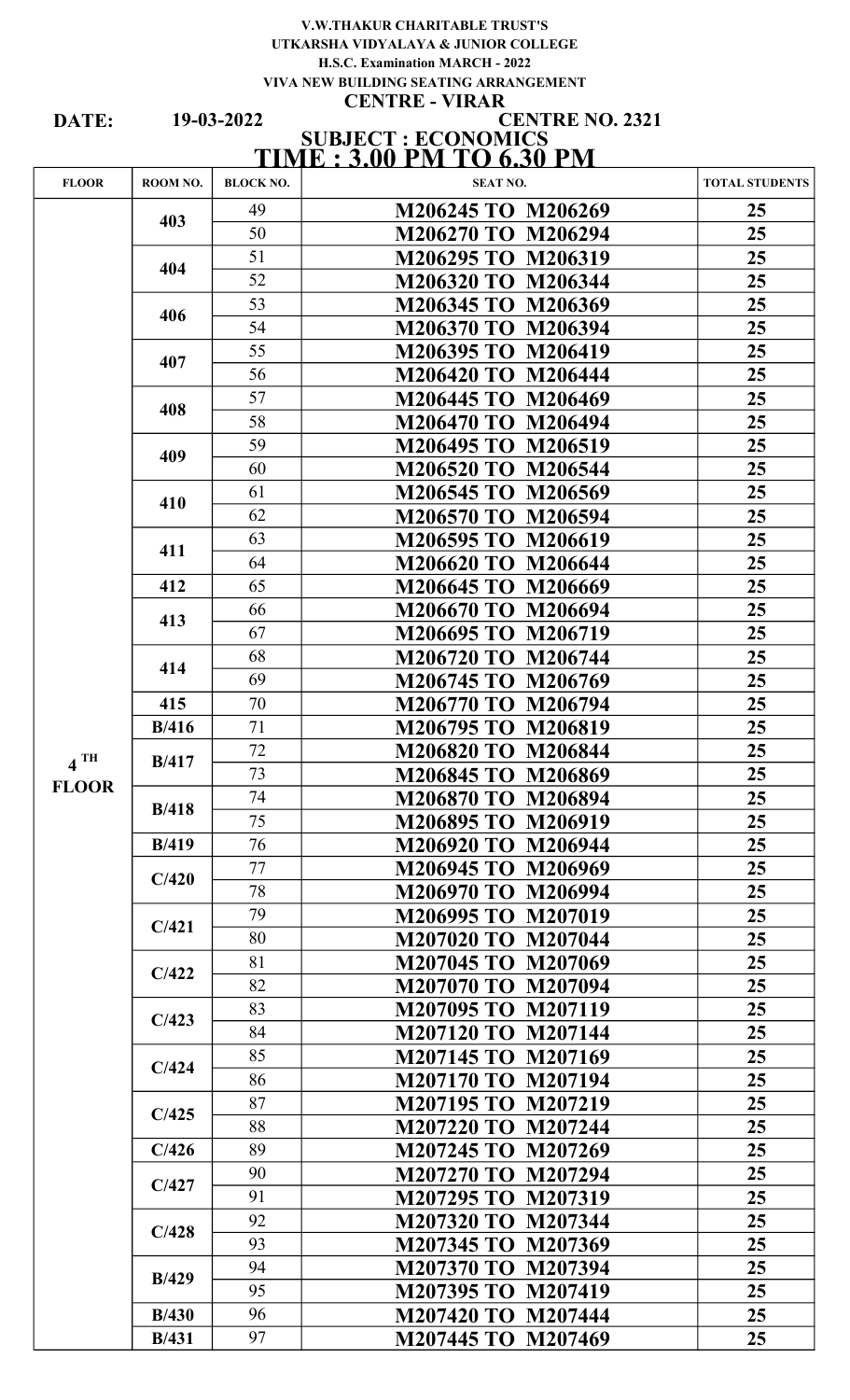#### V.W.THAKUR CHARITABLE TRUST'S UTKARSHA VIDYALAYA & JUNIOR COLLEGE H.S.C. Examination MARCH - 2022 VIVA NEW BUILDING SEATING ARRANGEMENT CENTRE - VIRAR 19-03-2022

DATE:

## CENTRE NO. 2321

#### SUBJECT : ECONOMICS TIME : 3.00 PM TO 6.30 PM

| <b>FLOOR</b>      | ROOM NO. | <b>BLOCK NO.</b> | <b>SEAT NO.</b>    | <b>TOTAL</b><br><b>STUDENTS</b> |
|-------------------|----------|------------------|--------------------|---------------------------------|
|                   | 502      | 98               | M207470 TO M207494 | 25                              |
|                   |          | 99               | M207495 TO M207519 | 25 <sub>1</sub>                 |
|                   | 503      | 100              | M207520 TO M207544 | 25                              |
|                   |          | 101              | M207545 TO M207569 | 25                              |
|                   | 506      | 102              | M207570 TO M207594 | 25                              |
|                   |          | 103              | M207595 TO M207619 | 25                              |
|                   | 509      | 104              | M207620 TO M207644 | 25 <sub>1</sub>                 |
|                   |          | 105              | M207645 TO M207669 | 25                              |
|                   | 510      | 106              | M207670 TO M207694 | 25                              |
|                   |          | 107              | M207695 TO M207719 | 25 <sub>1</sub>                 |
|                   | 511      | 108              | M207720 TO M207744 | 25                              |
|                   |          | 109              | M207745 TO M207769 | 25                              |
|                   | 512      | 110              | M207770 TO M207794 | 25                              |
|                   | 513      | 111              | M207795 TO M207819 | 25                              |
|                   |          | 112              | M207820 TO M207844 | 25                              |
|                   | 514      | 113              | M207845 TO M207869 | 25                              |
|                   |          | 114              | M207870 TO M207894 | 25                              |
|                   | 515      | 115              | M207895 TO M207919 | 25                              |
|                   | B/516    | 116              | M207920 TO M207944 | 25                              |
|                   | B/517    | 117              | M207945 TO M207969 | 25                              |
| $5$ <sup>TH</sup> |          | 118              | M207970 TO M207994 | 25                              |
| <b>FLOOR</b>      | B/518    | 119              | M207995 TO M208019 | 25                              |
|                   |          | 120              | M208020 TO M208044 | 25                              |
|                   | B/519    | 121              | M208045 TO M208069 | 25                              |
|                   | C/520    | 122              | M208070 TO M208094 | 25                              |
|                   |          | 123              | M208095 TO M208119 | 25 <sub>1</sub>                 |
|                   | C/521    | 124              | M208120 TO M208144 | 25                              |
|                   |          | 125              | M208145 TO M208169 | 25                              |
|                   | C/522    | 126              | M208170 TO M208194 | 25 <sub>1</sub>                 |
|                   |          | 127              | M208195 TO M208219 | 25 <sub>1</sub>                 |
|                   | C/523    | 128              | M208220 TO M208244 | 25                              |
|                   |          | 129              | M208245 TO M208269 | 25 <sub>1</sub>                 |
|                   | C/524    | 130              | M208270 TO M208294 | 25                              |
|                   |          | 131              | M208295 TO M208319 | 25                              |
|                   | C/525    | 132              | M208320 TO M208344 | 25 <sub>1</sub>                 |
|                   |          | 133              | M208345 TO M208369 | 25                              |
|                   | C/527    | 134              | M208370 TO M208394 | 25                              |
|                   |          | 135              | M208395 TO M208419 | 25 <sub>1</sub>                 |
|                   | C/528    | 136              | M208420 TO M208444 | 25                              |
|                   |          | 137              | M208445 TO M208469 | 25                              |
|                   | B/529    | 138              | M208470 TO M208494 | 25                              |
|                   |          | 139              | M208495 TO M208519 | 25                              |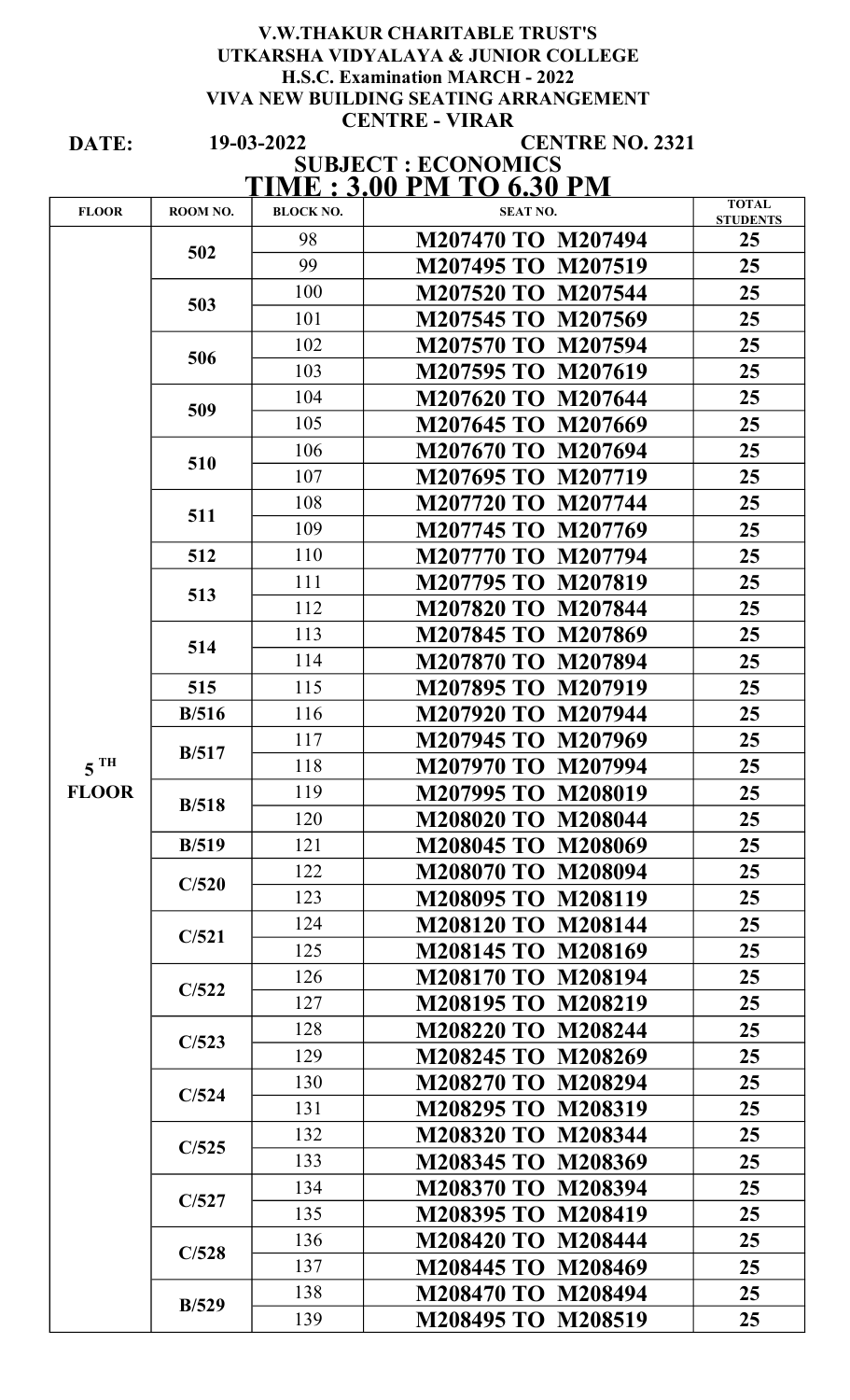### V.W.THAKUR CHARITABLE TRUST'S H.S.C. Examination MARCH - 2022 UTKARSHA VIDYALAYA & JUNIOR COLLEGE CENTRE - VIRAR VIVA NEW BUILDING SEATING ARRANGEMENT

DATE: 19-03-2022

# CENTRE NO. 2321 SUBJECT : ECONOMICS TIME : 3.00 PM TO 6.30 PM

| <b>FLOOR</b>      | <b>ROOM</b><br>NO. | <b>BLOCK</b><br>NO. | <b>SEAT NO.</b>                                | <b>TOTAL</b><br><b>STUDENTS</b> |
|-------------------|--------------------|---------------------|------------------------------------------------|---------------------------------|
|                   | 602                | 140                 | M208520 TO M208544                             | 25                              |
|                   |                    | 141                 | M208545 TO M208569                             | 25                              |
|                   | 603                | 142                 | M208570 TO M208594                             | 25                              |
|                   |                    | 143                 | M208595 TO M208619                             | 25                              |
|                   | 604                | 144                 | M208620 TO M208644                             | 25                              |
|                   |                    | 145                 | M208645 TO M208669                             | 25                              |
|                   | 606                | 146                 | M208670 TO M208694                             | 25                              |
|                   |                    | 147                 | M208695 TO M208719                             | 25                              |
|                   | 607                | 148                 | M208720 TO M208744                             | 25                              |
|                   |                    | 149                 | M208745 TO M208769                             | 25                              |
|                   | 608                | 150                 | M208770 TO M208794                             | 25                              |
|                   |                    | 151                 | M208795 TO M208819                             | 25                              |
|                   | 609                | 152                 | M208820 TO M208844                             | 25                              |
|                   |                    | 153                 | M208845 TO M208869                             | 25                              |
|                   | B/612              | 154                 | M208870 TO M208894                             | 25                              |
| $6$ <sup>TH</sup> |                    | 155                 | M208895 TO M208919                             | 25                              |
| <b>FLOOR</b>      | B/613              | 156                 | M208920 TO M208944                             | 25                              |
|                   |                    | 157                 | M208945 TO M208969                             | 25                              |
|                   | B/616              | 158                 | M208970 TO M208994                             | 25                              |
|                   |                    | 159                 | M208995 TO M209019                             | 25                              |
|                   | B/617              | 160                 | M209020 TO M209044                             | 25                              |
|                   |                    | 161                 | M209045 TO M209069                             | 25                              |
|                   | B/618              | 162                 | M209070 TO M209094                             | 25                              |
|                   | C/620              | 163                 | <b>M209095 TO M209126</b><br>M401438 (Add No.) | 23                              |
|                   |                    | 164                 | M122524 TO M122583(ARTS MAR)                   | 25                              |
|                   | C/621              | 165                 | M122586 TO M122626                             | 25                              |
|                   |                    | 166                 | M122628 TO M122675                             | 25                              |
|                   | C/626              | 167                 | M122677 TO M122731                             | 25                              |
|                   |                    | 168                 | M122732 TO M122771                             | 25                              |
|                   | B/627              | 169                 | M122776 TO M122827                             | 25                              |
|                   |                    | 170                 | M122828 TO M122874                             | 25                              |